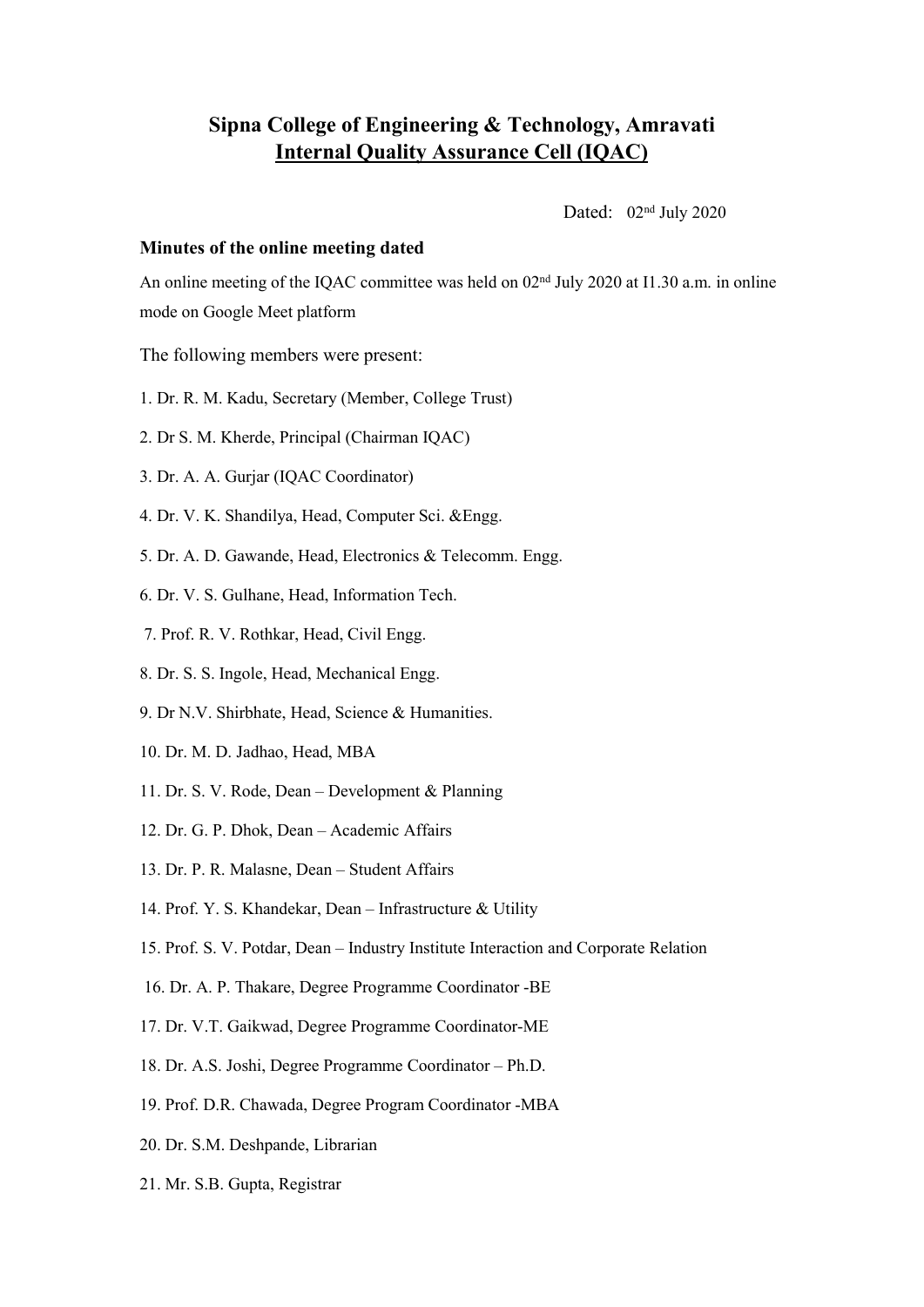## **Agenda:**

1. To confirm the minutes of the last meeting.

2. To discuss about the Pandemic Scenario & Sanitization of the campus

3. Discussion about execution of academic activities of Even Semester for Academic Year 2019-20.

4. To discuss about the activities conducted by various departments in pandemics from 18 th March 2020.

5. Discussion about submission of AQAR for the Academic Year 2019-20.

6. Discussion of Admission process of higher classes (UG & PG) for Academic Year 2020-21.

7. To discuss about the commencement of Session during the lockdown & Planning of academic activities for Odd Semester for Academic Year 2020-21.

**8.** Review of the Placement activities conducted in Academic Year 2019-20 and planning of the Placement activities for Academic Year 2020-21.

9. To discuss about the status of revised University syllabus of  $3<sup>rd</sup>$  and  $4<sup>th</sup>$  semester.

10.Any other subject with the permission of Chair.

## **Following points were discussed:**

**i.** The minutes of the last meeting dated 16/03/19 were unanimously approved.

ii. The Principal, Chairperson discussed about the Pandemic Scenario & given guidelines for the Sanitization of the campus.He said that the Security personnel at the main Gate shall be appropriately trained. More security personnel are to be deputed at the main gate having full knowledge of the Sanitization Guidelines of GoI. He added that proper sanitization should be done for all entrants at the main gate and appropriate hand sanitization for all the visitors at all other entry points including offices shall be made mandatory. Provision of Health Check-up of visitors shall be made at the main gate using thermal scanner.

iii. Reviewed execution of academic activities of Even Semester for academic Year 2019-20. Dean Academics Dr. G. P. Dhok informed that Since IQAC decided to suspend the classes from 18<sup>th</sup> March 2020 taking the pandemic situation of Covid-19 into consideration, online teaching material of remaining syllabus was circulated to the students.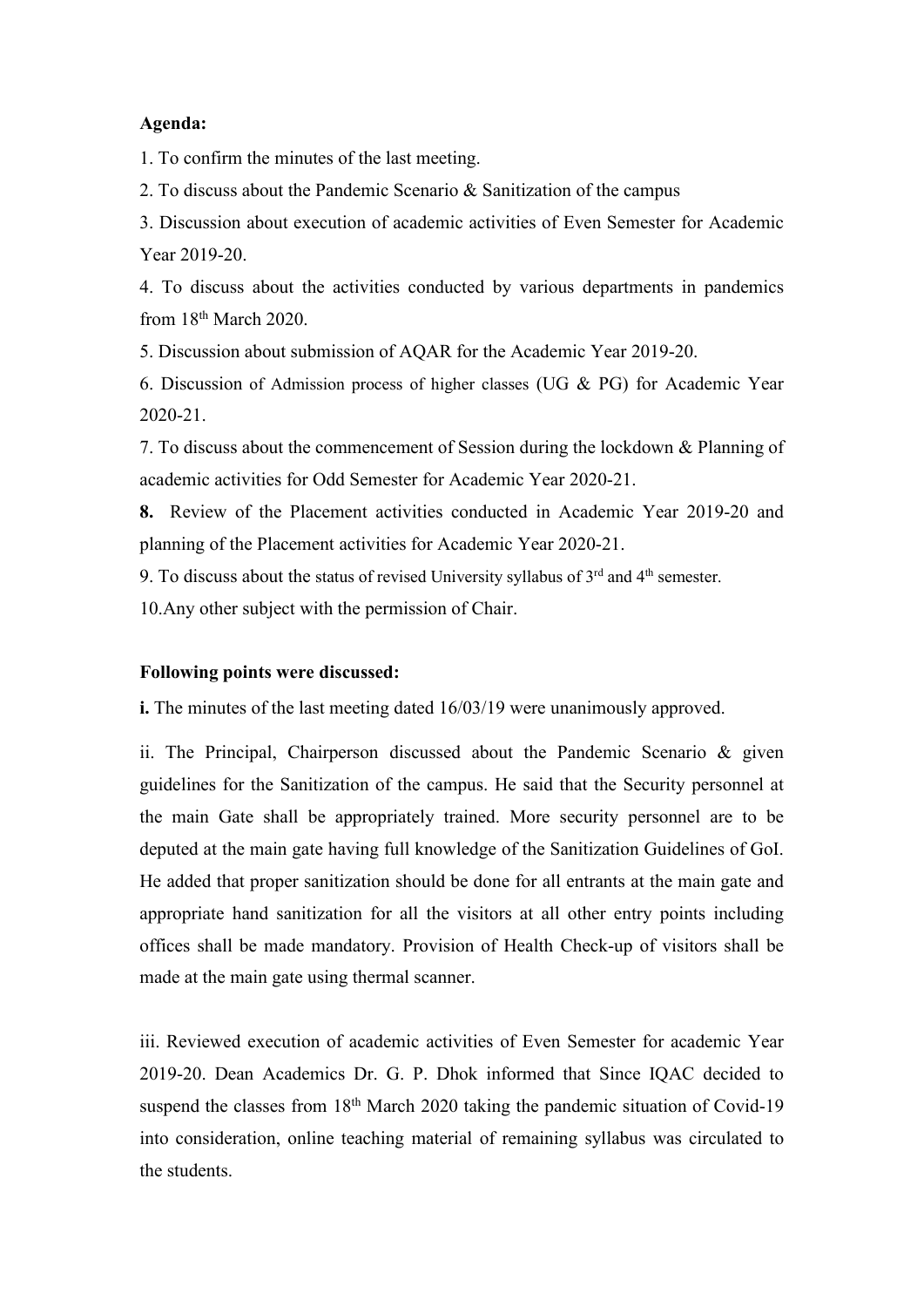iv.The IQAC also discussed about the online Activities conducted in pandemics from March 2020.

- a. Dr. A. D. Gawande (HOD, EXTC) informed that Webinar on "Fundamentals of Python & Machine Learning" has been conducted in pandemics on 21<sup>st</sup> May 2020 and Technical Quiz on "Basic Electronics Circuit Mania" was organised from 06<sup>th</sup> to 09<sup>th</sup> May 2020.
- b. Dr. S. S. Ingole (HOD, MECH) shared that CAD CAM  $&$  CNC programming workshop, Webinar on "An industrial Technique for CFD test on Super Car rear Spoiler" & Webinar on "Making Career in Field of Drone & IOT", has been conducted by the department.
- c. Prof. R. V. Rothkar (HOD, CIVIL) briefed about the Webinar conducted on "Abroad Education after Engineering" and scheduled webinar on "Use of White Cement and Value-Added Products in Construction Industry "on 8<sup>th</sup> July 2020.
- d. Dr. M. D. Jadhao (HOD, MBA) discussed about five activities conducted in online mode during pandemics which includes Webinar on "Fundamentals of Research Writing", "Opportunities after MBA", Pan India Webinar on "A Guide to Winning Stock Portfolio in Volatile Market", Workshop on French Language (Module 1) & a Quiz on "Future Opportunities & Challenges Amidst Covid -19".
- e. Dr N.V. Shirbhate (HOD, Science & Humanities) informed that the department has organised a webinar on "Environment and Human Health" and a quiz on "Environmental Awareness". And Mathematics Quiz based on recent Gate trends and Standards for Engineering students.
- f. Dr. V. K. Shandilya (HOD, CMPS) shared that Department of Computer Science & Engineering, conducted Online one week Faculty Development Programme on "R for Beginner" from 21st May to 26th May 2020 in which 359 participants were enrolled from various colleges. She further added that Department also conducted Online Quiz Contest on Object Oriented Programming from 8th May to 13th May 2020.
- g. Dr. V. S. Gulhane (HOD, IT) notified that Department of IT conducted a six Days' Workshop on "Blockchain and Ethereum" for interested 3rd year I. T. students which was scheduled from 7th June to 12th June 2020 and a three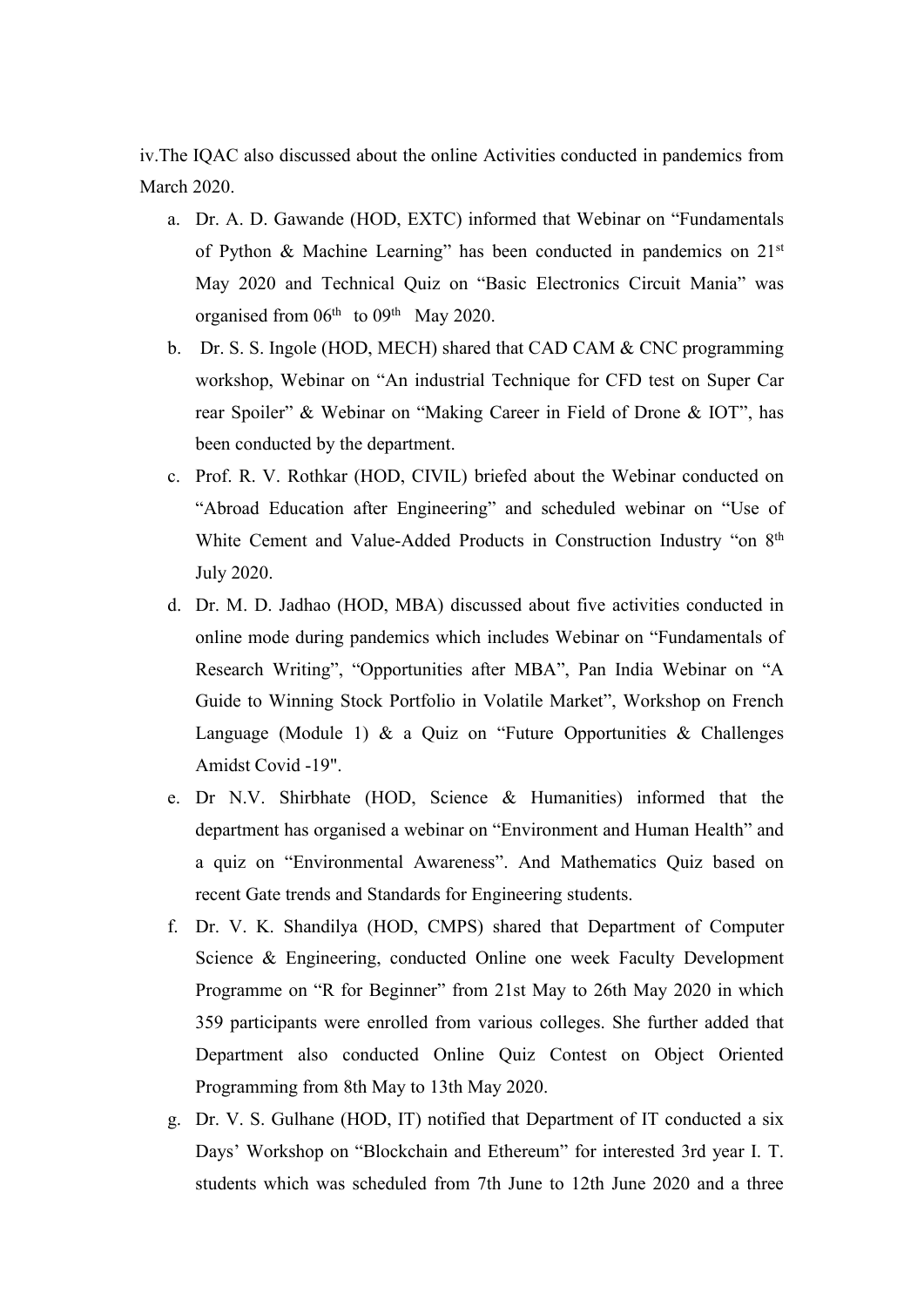Day Faculty Development Program on "Video- Recording, Editing and Uploading Tools" For faculty members and working professionals from all other fields from 1st June 2020 to 3rd June 2020.

h. Dr. A. A. Gurjar (IQAC Coordinator) shared that Internal Quality Assurance Cell (IQAC) of the Institute organized a webinar on 'Post Covid Scenario of Technical Education & Industry Recruitment', by Dr. Dileep N. Malkhede, Adviser – I, Head of Policy and Academic Planning Bureau, All India Council for Technical Education (AICTE), New Delhi. The webinar was scheduled on Saturday, 30th May 2020 at 5pm.

v. Discussion on submission of AQAR (Annual Quality Assurance Report) to NAAC office was done. IQAC coordinator Dr Ajay A. Gurjar informed that the deadline of submission of AQAR is 31st December 2020 for the Academic Year 2019-20 as per the guidelines of NAAC.

vi. Dr. A. P. Thakare, Degree Programme Coordinator -BE informed that the higher classes admission process is scheduled from 17th August 2020 to 29th August 2020 through google form for each class. Students were instructed to pay the college fees in online mode only. Dr. V.T. Gaikwad, Degree Programme Coordinator-ME informed that Registration Process for M.E. Second Year students is scheduled from 25th to 30th August 2020 probably. Again, he informed that the Degree Certificate Distribution Program for B.E. students of 2020 Batch is scheduled on Saturday, 24th July 2021. The University Rank holder will be felicitated in the program.

vii. The Principal (Chairperson IQAC), told that the current situation is very crucial due to COVID-19 pandemic, so in the present scenario the online teaching plays very important role in the education system. He said that we can't ignore the e-contents, electures, and online classes. In this context, he said that that our college has well equipped e-lecture room so it should be directed to faculty members to use the room for preparing e-lectures. Dean Academics, Dr. G. P. Dhok suggested that the online teaching plan should be planned according to curriculum of university. It has been decided to use Google Meet Platform for conduction of online classes. Instruction has been given by Principal to prepare an Academic Calendar accordingly.